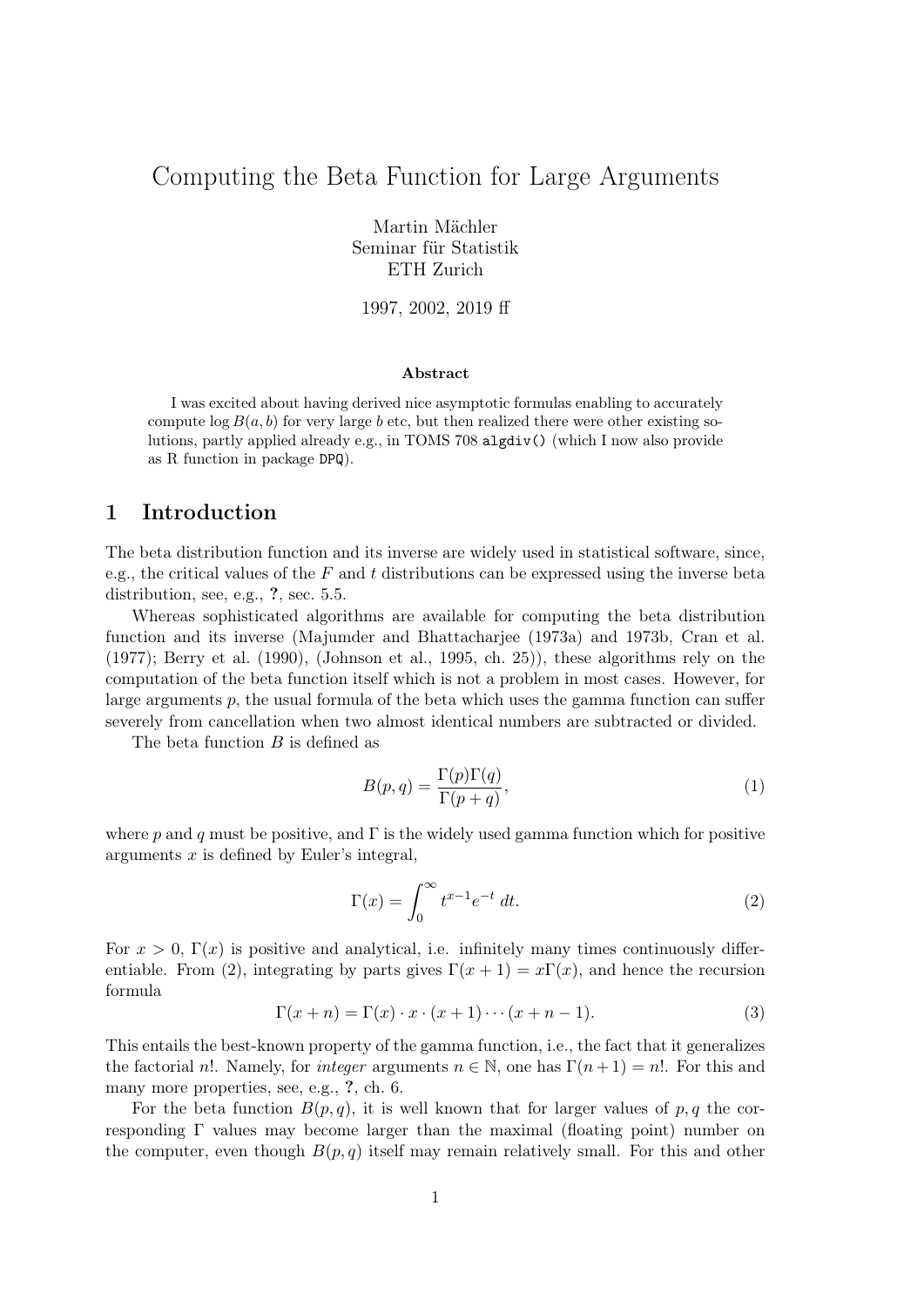numerical reasons, one usually works with the (natural) logarithms of beta and gamma functions, i.e.,

$$
\log B(p,q) = \log \Gamma(p) + \log \Gamma(q) - \log \Gamma(p+q). \tag{4}
$$

For the beta function  $B(p,q)$  which is symmetric in p, q we assume without loss of generality that  $p < q$ , and now consider the situation where q is very large, or more generally q is large compared to p,

$$
p \ll q.\tag{5}
$$

For convenience, we write

$$
B(p,q) = \Gamma(p) / Q_{pq} \quad \text{where} \quad Q_{pq} := \frac{\Gamma(p+q)}{\Gamma(q)}.
$$
 (6)

The beta function is closely related to the binomial binomial coefficient  $\binom{N}{n}$  $\big),$ 

$$
\binom{N}{n} = \frac{N!}{n! \ (N-n)!} = \frac{\Gamma(N+1)}{n! \ \Gamma(N-n+1)} = \frac{Q_{n,N-n+1}}{n!}.
$$
 (7)

where we need  $Q_{pq}$  for integers  $p = n$  and  $q = N - n + 1$ .

Note that for  $p \ll q$ , or  $q/p \to \infty$ , the ratio in (6) will become more and more imprecise, since  $\log Q_{pq} = \log \Gamma(p+q) - \log \Gamma(q)$  tends to the difference of two almost identical numbers which extinguishes most significant digits. The goal of this paper can be restated as finding numerically useful asymptotic formula for  $Q_{pq}$  when  $q \to \infty$ .

For the problem of the binomial coefficient when  $N \to \infty$  and because  $Q_{pq}$  is a smooth (infinitely continuous) function in both arguments, we will consider the special case of  $p = n \in \mathbb{N}$ . Using the recursion (3) for the numerator of  $Q_{nq}$ , we get

$$
Q_{n,q} = q \cdot (q+1) \cdots (q+n-1) = q^n \cdot \left(1 + \frac{1}{q}\right) \left(1 + \frac{2}{q}\right) \cdots \left(1 + \frac{n-1}{q}\right)
$$
  
=  $q^n \prod_{k=1}^{n-1} (1 + k/q) = q^n \cdot f_n(1/q),$  (8)

where

$$
f_n(x) = \prod_{k=1}^{n-1} (1 + kx) = \sum_{k=0}^{n-1} a_{kn} x^k, \quad \text{where } a_{0n} \equiv 1,
$$
 (9)

and from (8),

$$
Q_{n,q} = q^n \cdot \left(1 + \frac{a_{1n}}{q} + \frac{a_{2n}}{q^2} + \ldots + \frac{a_{n-1,n}}{q^{n-1}}\right). \tag{10}
$$

In the following section, I will derive closed formulas (in n) for  $a_{kn}$ .

### 2 Series Expansions

If we apply (9) for  $n + 1$ , we get

$$
f_{n+1}(x) = \sum_{k=0}^{n} a_{k,n+1} x^k = \prod_{k=1}^{n} (1 + kx) = (1 + nx) \prod_{k=1}^{n-1} (1 + kx) = (1 + nx) \cdot f_n(x)
$$
  
= 
$$
(1 + nx) \sum_{k=0}^{n-1} a_{kn} x^k = 1 + \sum_{k=1}^{n-1} (a_{kn} + na_{k-1,n}) x^k + na_{n-1,n} x^n.
$$